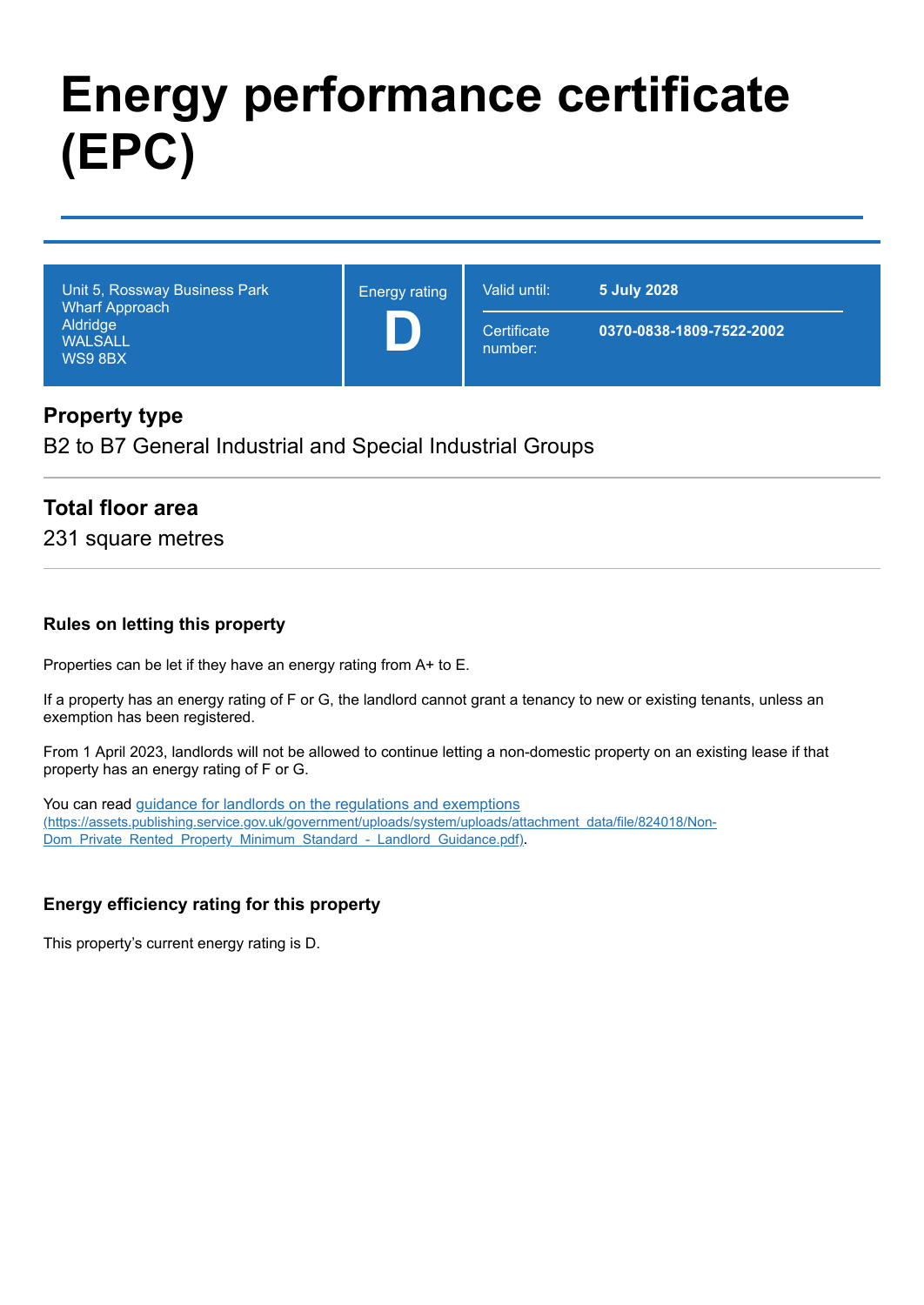

Properties are given a rating from A+ (most efficient) to G (least efficient).

Properties are also given a score. The larger the number, the more carbon dioxide (CO2) your property is likely to emit.

42 | B

123 |

#### **How this property compares to others**

Properties similar to this one could have ratings:

## **If newly built**

## **If typical of the existing stock**

**Breakdown of this property's energy performance**

**Main heating fuel** Grid Supplied Electricity

#### **Building environment**

Heating and Natural Ventilation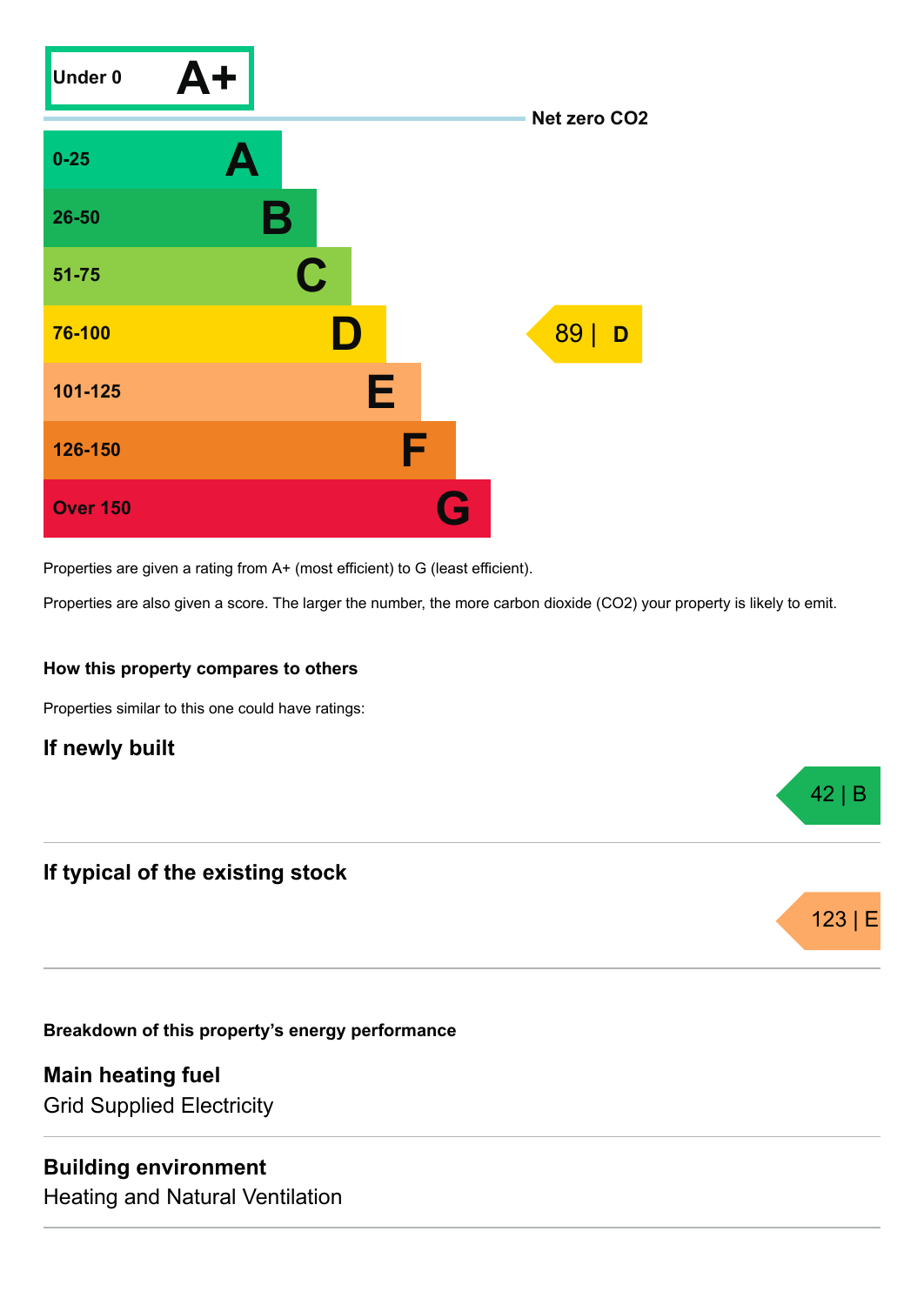#### **Assessment level**

3

# **Building emission rate (kgCO2/m2 per year)**

59.79

**Primary energy use (kWh/m2 per year)**

350

What is primary energy use?

#### **Recommendation report**

Guidance on improving the energy performance of this property can be found in the recommendation report [\(/energy-certificate/0297-2821-0540-3800-7803\)](https://find-energy-certificate.service.gov.uk/energy-certificate/0297-2821-0540-3800-7803).

#### **Contacting the assessor and accreditation scheme**

This EPC was created by a qualified energy assessor.

If you are unhappy about your property's energy assessment or certificate, you can complain to the assessor directly.

If you are still unhappy after contacting the assessor, you should contact the assessor's accreditation scheme.

Accreditation schemes are appointed by the government to ensure that assessors are qualified to carry out EPC assessments.

# **Assessor contact details**

#### **Assessor's name**

Jonathan Parkes

#### **Telephone**

01922 898171

#### **Email**

[jonathan@midlandassessenergy.co.uk](mailto:jonathan@midlandassessenergy.co.uk)

# **Accreditation scheme contact details**

# **Accreditation scheme**

Elmhurst Energy Systems Ltd

#### **Assessor ID**